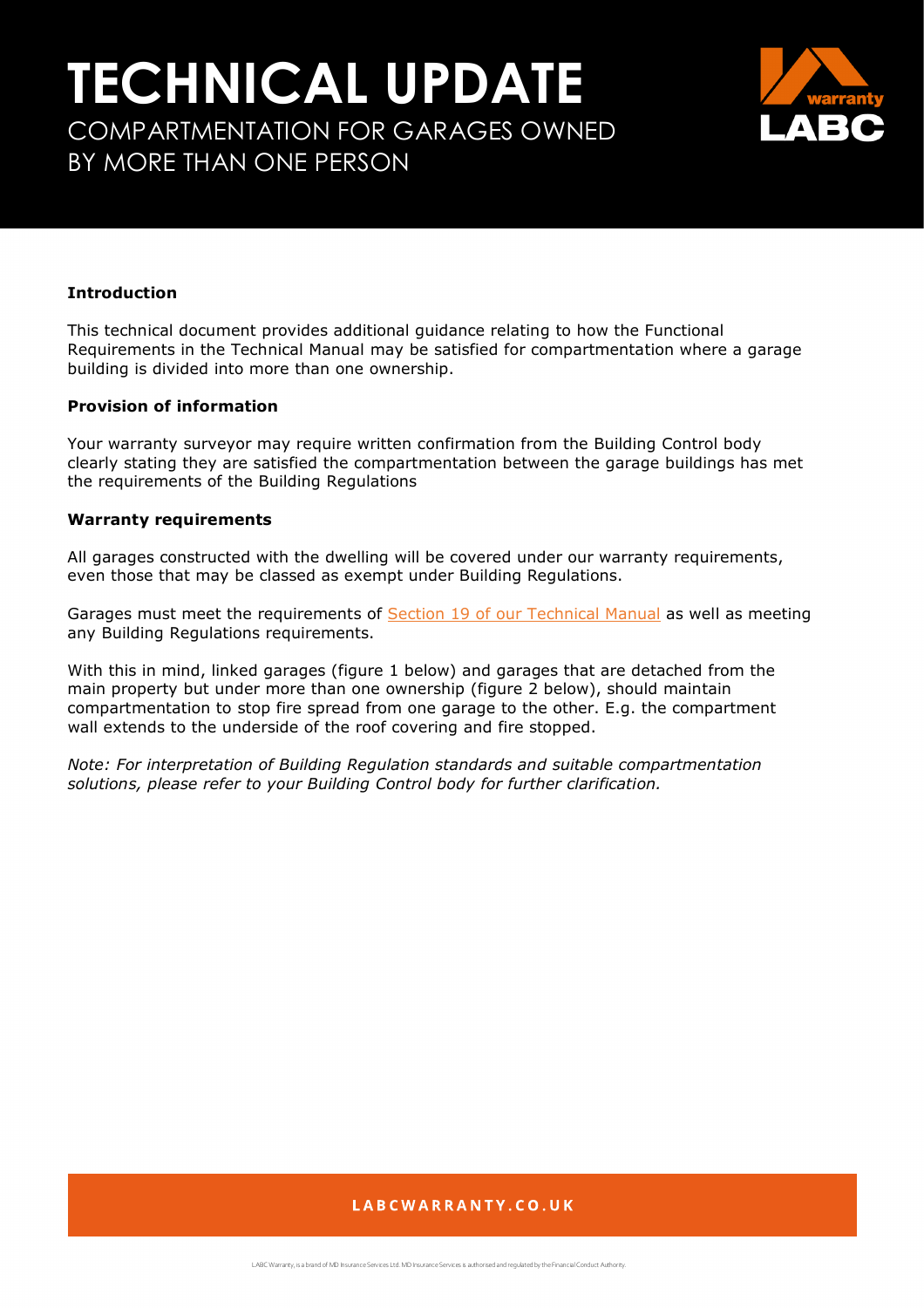## **TECHNICAL UPDATE** COMPARTMENTATION FOR GARAGES OWNED BY MORE THAN ONE PERSON





Figure 1





### LABCWARRANTY.CO.UK